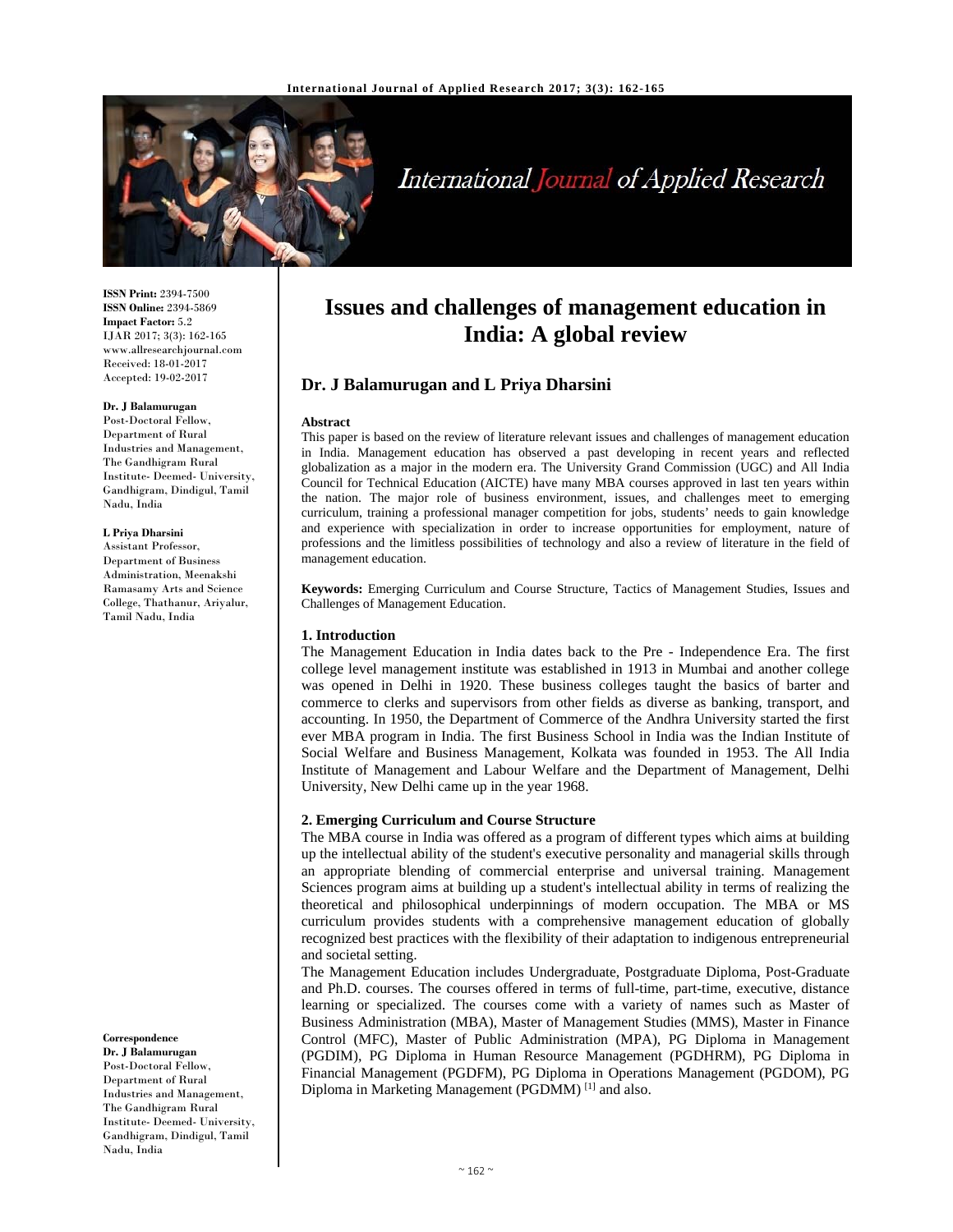#### **3. Tactics of Management Studies**

 $21<sup>st</sup>$  century was need to the high level of industry institute interaction is essential to achieve better course structure, innovative teaching, and employment opportunities. The industry suggested employability level, the following factors must be given importance that is mobilizing resources and interpersonal skills, corporate relevant competencies and intellectual skill, goal selecting towards the organizational behavior. Self-management and analytical abilities are given least importance. So measures should be taken to improve these factors for the students.

It admits a quality oriented Under Graduates to the MBA institutions to give a better performance. As per the observation of the researcher, the Management Game, Case Study, Group Discussion, Gust Lecture from industry, Management Quiz, Seminars are not being conducted on research basics which can be considered as an innovative teaching strategy. In future, it is that this approach may be considered. Information and Communication Technology, Wi-Fi, Video Chart, Electronic Library, Ready Made E-Content, which plays an important role for the development of the students. It is improving these kinds of facilities in other institutions as well. Faculty improvements should be a part and parcel of the management studies. The faculty must maintain good interpersonal relation with the students and get corporate exposure through consultancy [2].

## **4. Peer Reviews on Issues and Challenges of Management Education**

An efficient review of peer-reviewed publications was conducted to summarize globe level data on goal advanced coaching approaches in management studies. All open access national and international journals and google Scholar were searched with a goal to ensure that, nearly all literature in the field may well be recognized while keeping a focus on the literature of greatest pertinence to the research objective.

#### **5. Issues of management education**

Christopher Fuller  $[3]$  (2002) had analyzed that it is imperative to ensure that emergency management curriculums will encompass the full scope of issues that face professional emergency managers. Because competition for jobs in emergency management is fierce, students need to gain experience in a professional setting in order to increase opportunities for employment. The quality of such programs also deserves examination. The arguments presented here indicate that the majority of emergency management programs are likely to face various challenges and opportunities resulting from the complex nature of the profession and the limitless possibilities of technology.

Jordi Canals [4] (2009) presented that one of the greatest human innovation of the 21st century is the major advance in a scientific industrial of a new profession. The development of companies has gone very demanding and continues to play a decisive role in education. It provides society with the managerial talent in need in order to meet its most compelling challenges. The professional managers are educated at knowledge and ideas. The current capitalist system goes beyond the crisis of management and leadership of knowledge or technical skills but lacks the basic ingredients for leading organization.

Roger and Bruce [5] (2004) have evaluated that the challenge of student diversity also requires tutors apply to the

designing of their learning, teaching and assessment strategies. They need to incorporate openings for all students to the nature of what they teach. Business and management tutors, in particular, have a responsibility for creating and sustaining a learning environment. The growth and diversity of the student body, allied with the relative decline of the unit of resource, has placed business and management educators under acute pressure to respond effectively to challenges that affect to a greater or lesser extent.

Mohammed Abdullah Mamun [6] (2009) observed that management education has to cope with the needs of changing situations to produce future managers with all the required skills. The traditional management education curriculum, as presently constituted, may not be adequately preparing individuals for the challenges they experience as professional managers. It becomes crucial for their successful survival in creating knowledgeable people to face the challenges of the environment. The management education has to be shaped by the needs of the industries today.

Jokull Johannesson [7] (2010) focused that mega trends are impacting the development of management education and they need to change the characteristics of this group or market segment. A culture is a collection of values, attitudes towards change. Globalization has made change continuous. It has to embrace political power system that seeks out changes and facilitates the need to adopt secretarial program at the Institute as the program was based on teaching continuous improvement in existing and viable programs and activities. The global economic scenario of today has acquired new dimensions. From country specific or state or city specific education, it is now a global education. Institute's rating and image the quality must acquaint the new entrants with the working system and atmosphere of the institute. It should have intellectually stimulating, vibrant, professional ambiance which plays a decisive role in retaining genuine faculty.

According to Lee  $[8]$  (2013), Online Learning (OLL) becomes a greater option for post-secondary business education. The faculty will need a pedagogical model to guide their online course design. The Community of Inquiry (CoI) model with its focus on presence - social, cognitive, teaching - may be a pedagogical framework for online educators.

## **6. Challenges of Management Education**

Owen and Terry [9] (2007) had presented that customized and flexible curriculum for management education is on the rise. A well-designed customized curriculum offers the student a higher degree of ownership and collaboration that can be more effective than a more generalized curriculum. A customized curriculum, like a solution to the ongoing challenges, is associated with adult management education. Through the Internet, the student is exposed to a new era of learning technologies that helps develop new managerial capabilities via virtual arrangements. Benchmarking represents one paradigm for assisting in the development and implementation of a customized MBA curriculum. The student satisfaction survey, conducted at the time of graduation, indicated that a benchmarked designed customized MBA program did provide deeper insights and more job-related capabilities than does a traditional generalized MBA program.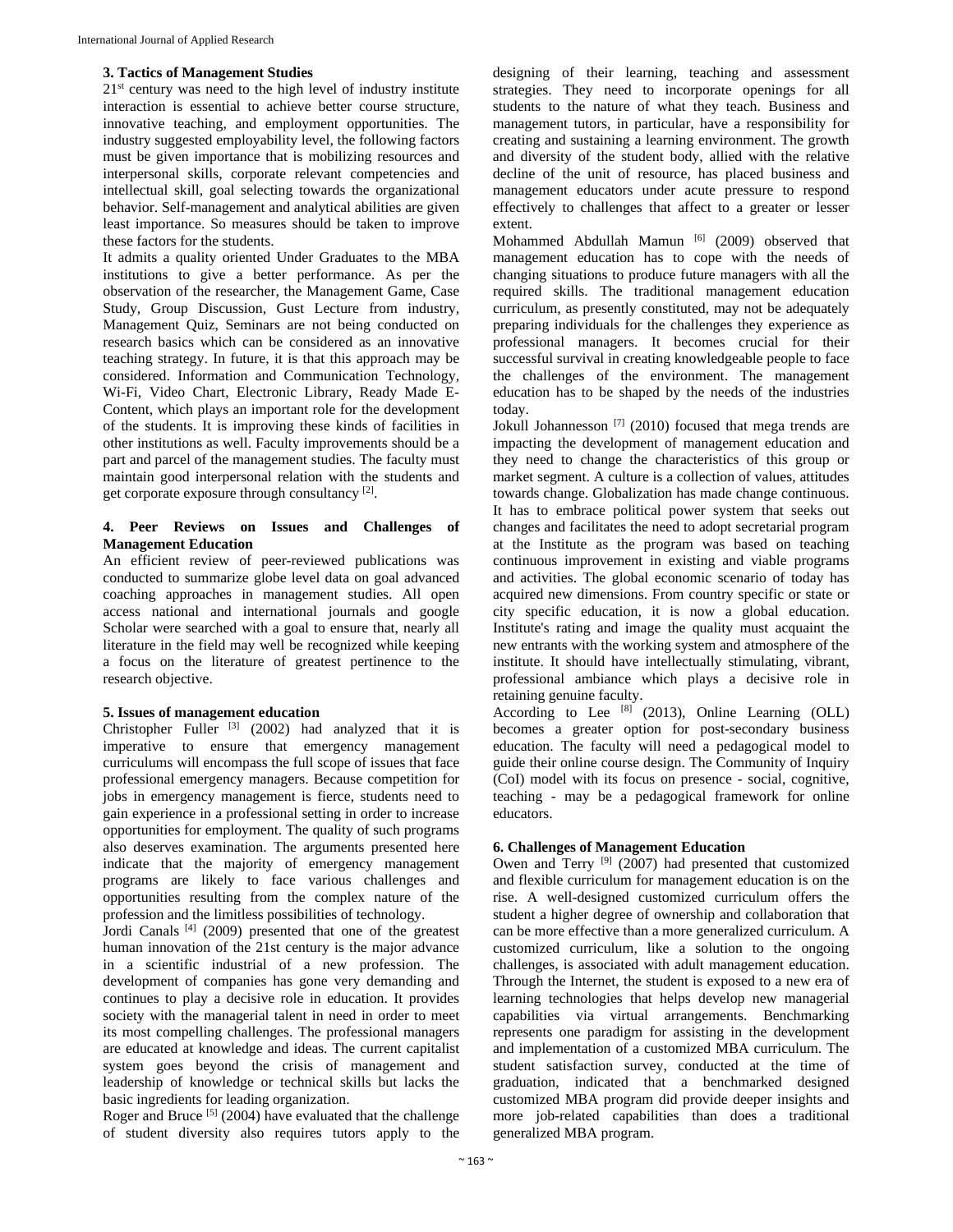According to Balakrishnan Muniappan  $[10]$  (2007), the field of business management includes several sub-areas such as accounting and finance, economics, management information systems, marketing, and management. It manages international cultural and modern management principles and techniques effectively; it has an in-depth knowledge of past and present models, theories and processes to manage effectively and intelligently. Informational roles of the managers include a monitor, disseminator, and spokesperson roles. Technical skills refer to the ability to apply specialized knowledge or expertise. Many people develop their technical skills on the job training and education. A human skill is the ability to work with, understand, and motivate other people, both individually and in groups. Good human skills communicate, motivate and technical skills have stronger conceptual skills.

Jagdishbhai and Patel [11] (2011) revealed that management education especially faculty in India stands at a crossroads. Without change, the traditional university structure of educating and training tomorrow's business leaders is likely to be surpassed and discarded in the increasingly diverse and technological global economy. The complexities of worldwide markets must be integrated into the core undergraduate as well as post-graduate management educational framework. In addition, information technology must be embraced as an opportunity to enhance educational efficiency, as well also respected as a potentially important competitor in the provision of educational services, an immediate requirement to shape global changes to improve the competitiveness of quality management education.

Shweta and Manoj Kumar  $[12]$  (2011) have analyzed that management education in the globe is facing a unique crisis of relevance in the contemporary world of business education such as quality of Master of Business Administration. Business schools in India need to revitalize Management education in order to meet the expectations of all the key stakeholders such as students, faculty, society, industry, government and the global community at large. A broad-based consultation help in developing a holistic framework for effective Management education while tackling fundamental issues of faculty shortage, lack of governance and accountability, the absence of an effective regulatory body, poor quality of research and publications, lack of pedagogical innovations, lesser industry institute interface and lower employability of B-school graduates.

Sarita Chaudhary  $[13]$  (2011) has observed the present scenario prevailing in management education in India, trends and contemporary issues faced by management education in India. The outcome is that management education appears to be more relevant than ever in the "global era". The ultimate challenge of management education approaches is to become more practical oriented and industry focus. The B-schools are not sufficiently in touch with the real world, and the pace of change, which is challenging management and is threatening their credibility. So, it is an immediate requirement to shape the management education in accordance with the global changes improves competitiveness with the total quality management. Management education needs to be holistic, targeted and customized with the aim to remove the gap that exists between industry requirements and academic curriculum focusing on corporate awareness, grooming and developing managerial skills.

Patel Bhavin Arvindbhai [14] (2012) has observed the globalized world demands business leaders who possess both leadership and management abilities. Traditionally functional areas have changed its course of efficient methods for developing and enhancing soft skills, Innovative self-learning, and understanding of organizational environment both internal and external. The efforts of business schools are redesigning and reshaping management education, to meet the contemporary challenges of managing the business in a globalized environment.

According to Sanchita and Goe<sup>[15]</sup> (2012), the management education has expanded over the period of time, yet we have to address the issues of quality, equity, commercialization above all spiritual bankruptcy to be the areas of concern. The strong growth of private institutions around the world has attracted a great deal of attention. Education itself has become an industry for international business. The global competitive management education system is dynamic in nature with many challenges in responding to societal, technological and economic changes in the local and global environment. The issue today is not so much about the value and role of management education in the social and economic development of a nation and World Trade Organization (WTO) is bound to open up its market for trade in services including education but it does not have a clear policy for strengthening its education sector to compete with the giants in the world.

The education should be able to convert management students into honest, capable and thinking managers who are efficient enough to take their organizations to new heights and achieve career success. It may be said that management education in new economy requires a fresh look and new vision by considering various dynamics of managerial practices in modern organizations and smart leadership to manage these organizations. All the emerging issues need to be properly attended so as to produce required managerial talent to the country who can help bring excellence in modern organizations and the dream of India becoming a world power turns into a reality.

Ritika [16] *et al* (2012) observed that management education is one of the biggest challenges for businesses operating in the dynamic environment of today. It is in need of competent managers. The Indian government liberalized the business education market over the 1990s resulting in a rapid growth of business schools offering courses may be full-time, part-time, executive, distance learning or specialized. Though management education has gained increased prominence with a tremendous rise in the establishment of management institutions, special attention to the management practices business executives demonstrate the highest level of excellence and commitment in diverse, all around the world. The government, lawmakers, politicians, industrial houses, social leaders have a huge responsibility to empower these youth for selfsustainability and redesigning the management education in India.

## **7. Conclusions**

The review was done to realize the meaning towards issues and challenge of management education attitudes among college students and faculties. The findings of this review present that the responsibility that should be taken by educational institutions to promote future development such